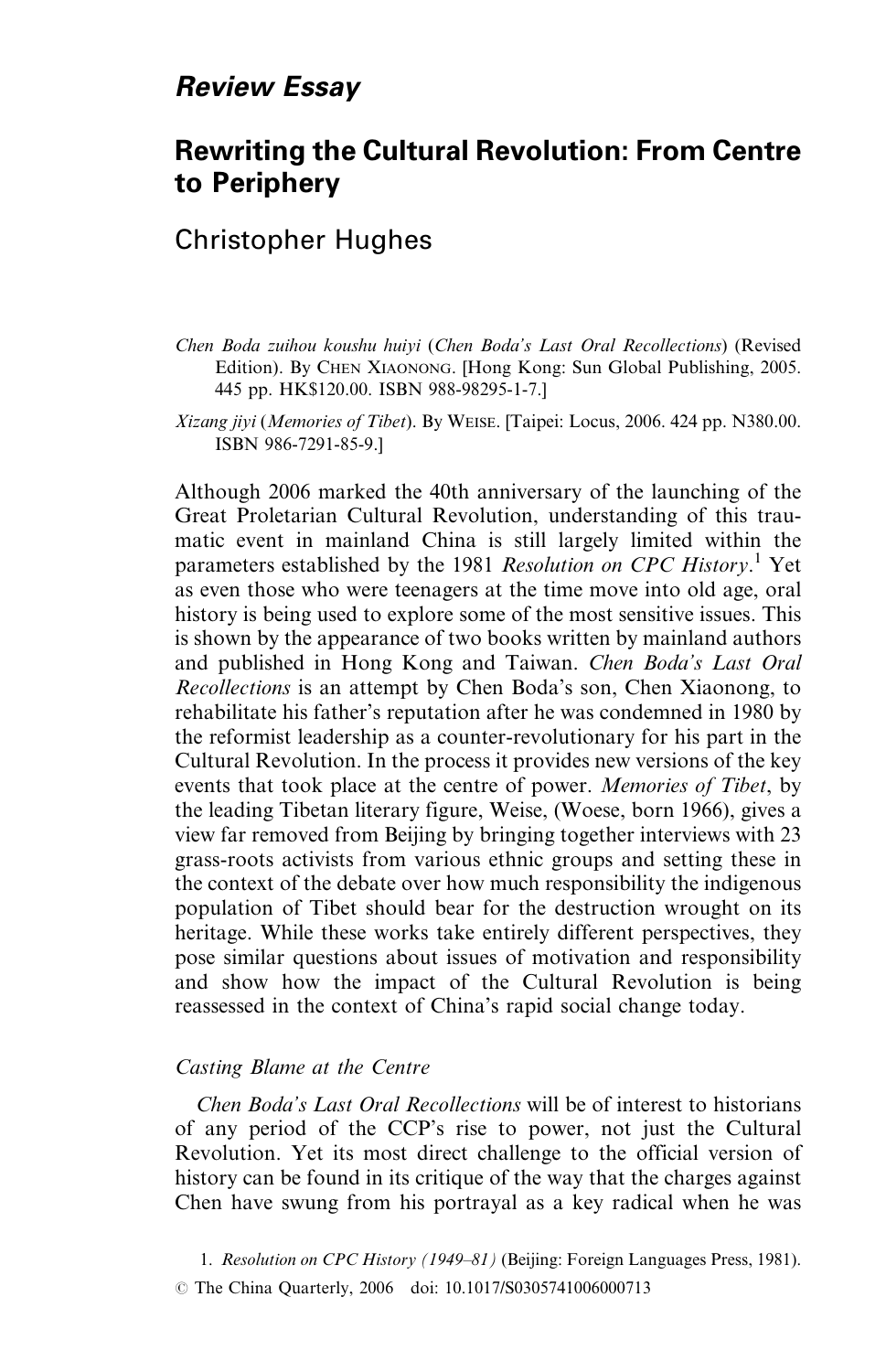head of the Central Cultural Revolution Group (CCRG) during the early years of the upheaval, through his vilification as a traitor and revisionist "black hand" after he fell out with Mao Zedong in 1970, to his final condemnation as a counter-revolutionary in 1980.

The main strategy that is used to clear Chen's name of the first of these charges involves shifting the blame for the work of the CCRG on to Jiang Oing, claiming that she took over the leading role when his health began to decline in July 1966. After that he was largely confined to making efforts to moderate Jiang's actions. Even when he makes a rare admission of guilt by accepting that it was a "serious" mistake" to take part in the criticism of Tao Chu, this is put down to the after effects of sleeping pills that allowed Jiang to manipulate him. Given that Jiang and the Gang of Four have been blamed for many of the mistakes of the Cultural Revolution, and that standard PRC works on the subject acknowledge that they had a bad relationship with Chen, such a view in itself is compatible with the orthodox CCP version of history.

The same cannot be said for the way in which the book challenges the vilification of Chen as a supporter of Lin Biao after the split with Mao in 1970. PRC accounts attribute this to Chen's taking part in a conspiracy to pave the way for Lin's climb to power by installing Mao as a National Chairman and advocating a Marxist theory of genius at the Second Plenum of the Ninth Central Committee, and this has been repeated in some recent English works too.<sup>2</sup> According to the account in Chen Boda's Last Recollections, however, the proposal to install Mao as National Chairman was formulated not by Chen but by Wang Dongxing with the support of Zhou Enlai and Kang Sheng who were responding to a widespread demand for the need to have a proper head of state. Chen claims that even Mao personally told him in a private meeting that he was not opposed to the idea of creating the post if someone else could be found to fill it. Chen, however, did not even mention the issue in his speech to the plenum.

In the end, Mao seized on Chen's view that there can be place in Marxism for a theory of genius as a pretext to attack him. Chen argues that this onslaught and his consequent fall from power, however, was not due to any alliance with Lin Biao. Instead, it was his long-standing insistence that raising production was more important than political activism and Mao's lingering bitterness over his support for Peng Dehuai at Lushan in 1959 that allowed his enemies to turn

<sup>2.</sup> Xi Quan and Jin Chunming, "Wenhua dageming" jian shi (Short History of the "Cultural Revolution") (Zhonggong dangshi chubanshe, 1996), pp. 227–38; Yan Jiaqi and Gao Gao, Wenhua da geming shi nian shi (Vol. 1) (Taibei: Baiquan shuju, 1989), pp. 363-66, English edition: Yen Chia-chi (Yan Jiaqi) and Kao Kao (Gao Gao), The Ten Year History of the Cultural Revolution (Taipei: Institute of Contemporary China Studies, 1988), pp. 309–311; Jung Chang and Jon Holiday, Mao the Unknown Story (London: Vintage, 2006), p. 575; Roderick MacFarquhar and Michael Schoenhals, Mao's Last Revolution (Cambridge, Mass and London: Harvard University Press), pp.  $300 - 301$ .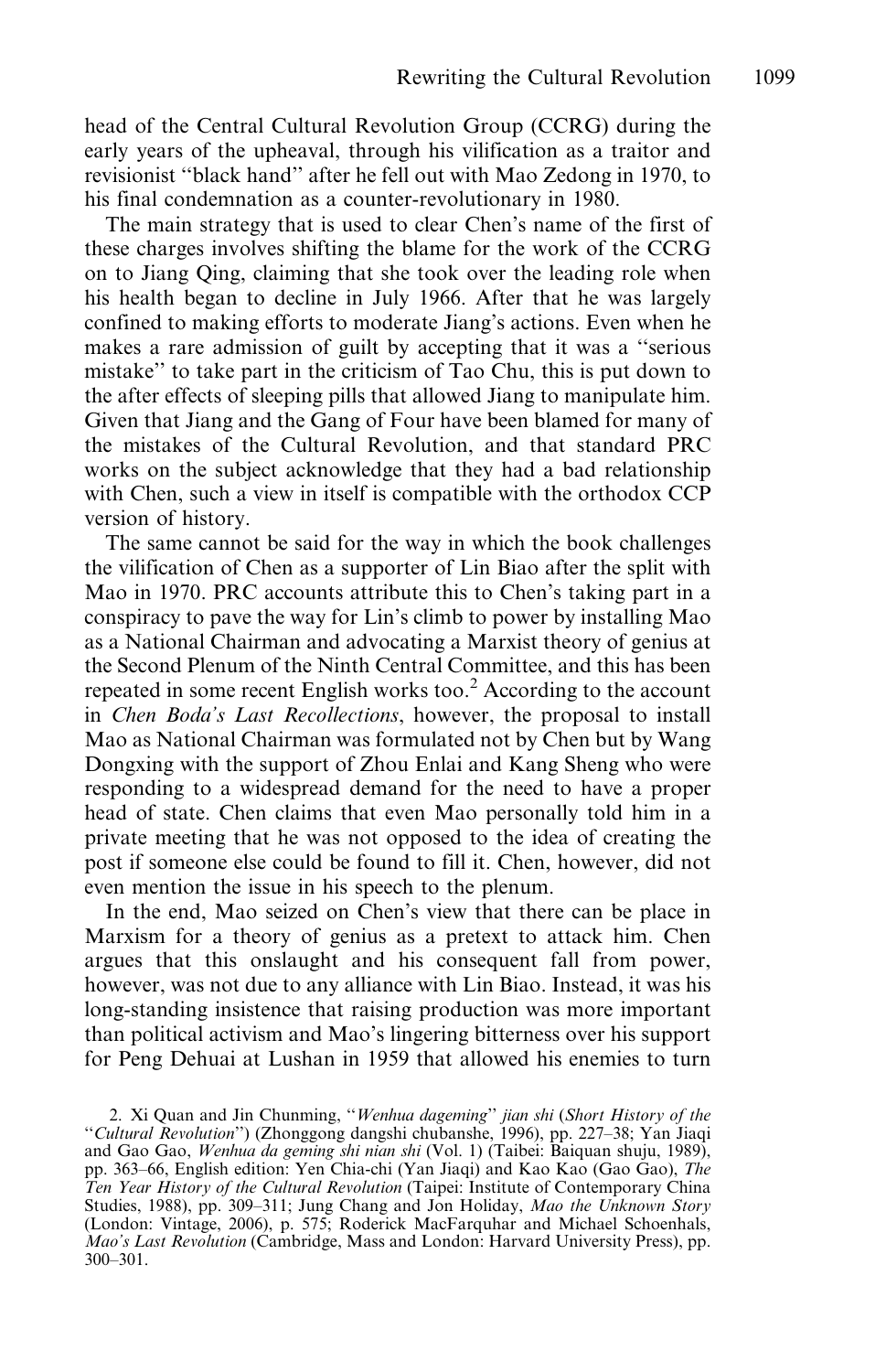Mao against him. Despite Mao's scorn, Chen claims that he remained loyal to the Chairman right to the end, even protesting to his gaolers about the injustice of punishing a man who had saved Mao's life during a KMT air raid. By looking at the way in which CCP documents related to this issue have changed over the years, charges of a Lin-Chen alliance are presented as a post-facto construction, while it is argued that pre-1971pre-documentation shows that the relationship between the two was not in fact good.

Such attempts to clear Chen's name chip away at the orthodox version of the Cultural Revolution due to the way in which they inevitably point the finger of blame at those power holders who were later exonerated by the narrative that developed under "reform and opening." While Chen expresses great admiration for Zhou Enlai throughout the book, he is thus also deeply implicated by this account of the split that began at the Second Plenum, an interpretation that is also included in the broader deconstruction of the Zhou myth by Gao Wenqian's recent banned biography.<sup>3</sup> We are also reminded that it was Zhou Enlai who insisted that Chen become head of the CCRG, very much against his own wishes. Chen pulls no punches when he challenges the tendency to absolve Liu Shaoqi and Deng Xiaoping of blame for the excesses of the early years of the movement. Liu comes over as a harsh authoritarian in incidents such as the widespread and violent repression that followed his dispatch of work teams to restore order on campuses. Chen's opposition to this decision is explained as being due to his determination to defend the public against a corrupt Party and his concerns that a return to the repression of the 1957 Anti-Rightist Campaign was taking place.

The way in which Liu and other members of the Central Committee have been portrayed as trying to modify the 16 May Directive drawn up by Chen and Kang Sheng is also challenged, with an eyewitness account given by Li Xuefeng cited as key evidence that there was no dissent over the document. Moreover, the book points out that it was Zhou, Liu and Deng who deployed the work group to the *People's* Daily that penned the notorious editorial of 31 May 1966 on "Sweeping Out Bull Monsters and Snake Spirits" ("Hengsao yiqie niugui sheshen"), which was used as evidence to condemn Chen in 1980. None of these figures complained at the time that the Party's main organ was being used to spread counter-revolutionary propaganda, he points out. Although he does accepts that he chose the title from a list suggested by the authors, he argues that it was already commonly used phrase that Liu Shaoqi himself deployed to label those who criticized the Party from below.

Deng Xiaoping is also implicated in the production of the 31 May editorial, because he is said to have been eager for the Party organ to produce something that would challenge the impression that the

<sup>3.</sup> Gao Wenqian, Wan nian Zhou Enlai (Zhou Enlai's Late Years) (Hong Kong: Mirror Books, 2003), pp. 288-304.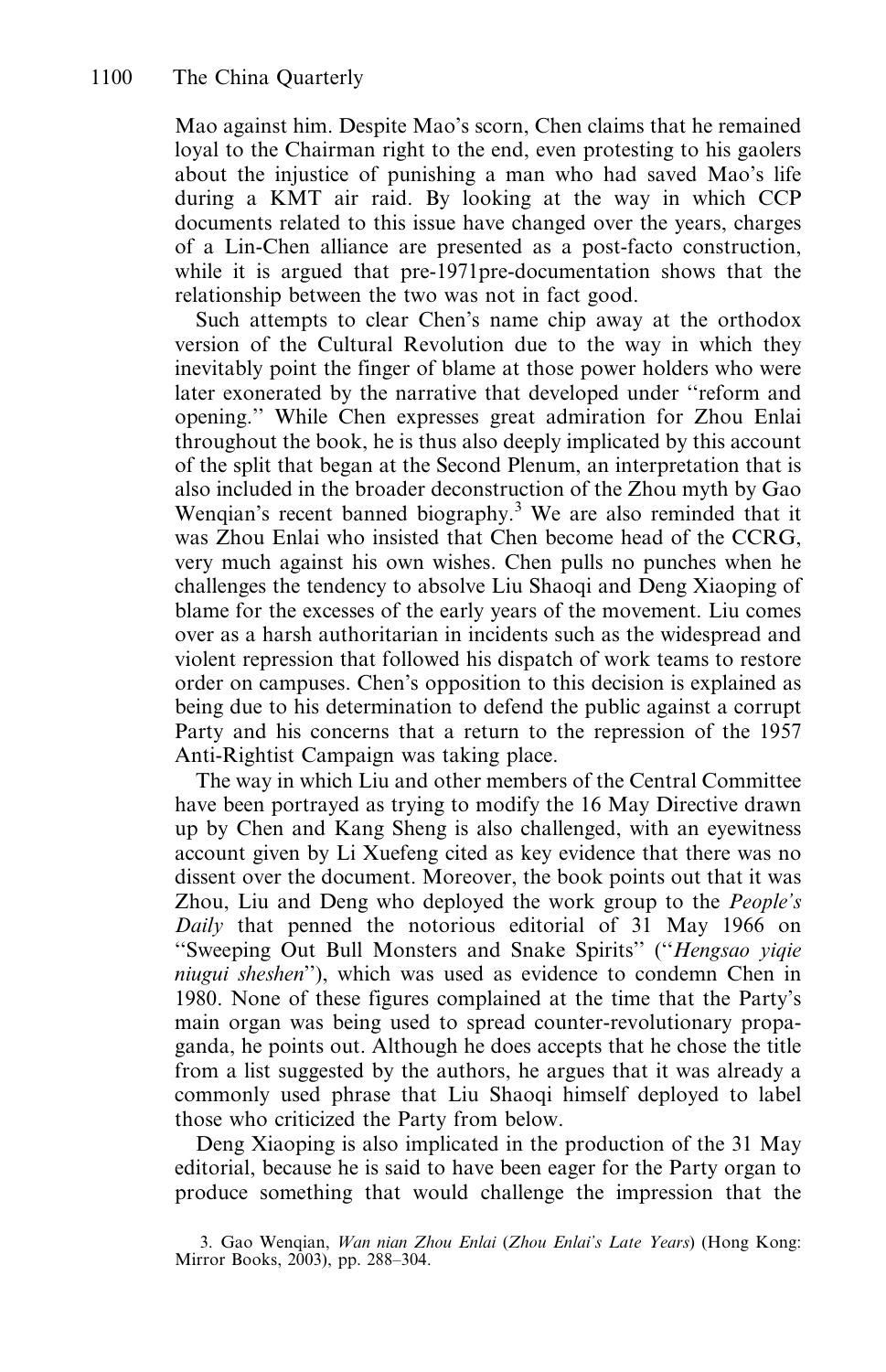Jiefangjun bao (PLA News) was determining the ideological agenda. Based on the father flimsy evidence of a citation from a 1986 article in the American Chinese magazine Zhishifenzi (Intellectual), he is also said to have advocated that the children of worker and peasant cadres should take power in schools. Chen, in contrast, is said to have protested against this "bloodline theory" as being inconsistent with the doctrine of class struggle. As a result he was criticized by the Red Guards, and he does not forget to remind us that they tended to be the children of high-ranking cadres. After Chen intervened to save a group of students from a beating because some of their parents had dubious class backgrounds, even though they had walked from Tianjin to Beijing to see Mao, he even incurred the displeasure of Zhou Enlai who was patron of the offending Red Guard unit.

Perhaps the most remarkable defence of Chen, though, lies in the way that the book aligns him with the liberal leaders in the early years of "reform and opening," and especially Hu Yaobang. This is partly because he claims that it was Hu who removed his name from the list of those responsible for the errors of the Cultural Revolution in the 1981 Resolution. He reveals that the Central Committee under Hu even took the trouble to send a delegation to explain that they were treating his case differently from those of Lin Biao and the Gang of Four. In contrast, he pours scorn on Bo Yibo, partly because of his 1967 accusation that Chen sold out to the KMT when he had been imprisoned with Liu Shaoqi in 1936 - a charge he repeated in 1984 but more significantly because Bo was instrumental in the 1987 downfall of Hu.

Chen Xiaonong's defence of his father's reputation thus differs from the orthodox account of the Cultural Revolution in many ways. Rather than an architect of the catastrophe, Chen is portrayed as an individual bent on defending the masses against the ravages of corrupt cadres. A scholar as dedicated to the understanding of Chinese tradition as he is to the development of Marxist theory, he even goes out of his way to save cultural relics from destruction, a mission of mercy usually reserved for the Zhou Enlai story. Used as a scapegoat for the actions of others in the Party elite, many of whom have never been investigated or punished for the parts they played, his emphasis on raising production really makes him a precursor of Hu Yaobang. While such claims are undoubtedly controversial, this argument is based on a comprehensive critique of Party journals and influential accounts written by figures such as Wang Dongxing.<sup>4</sup> By repeatedly pointing out that the discrepancies and gaps that exist in such versions of the Cultural Revolution cannot be resolved until the archives are opened, the burden of proof is left lying on the shoulders of those who hold power in China today.

<sup>4.</sup> Wang Dongxing, Mao Zedong yu Lin Biao fangeming jituan de douzheng (Mao Zedong's Struggle Against the Lin Biao Counter-revolutionary Group) (Beijing: Dangdai zhongguo chubanshe, 1997).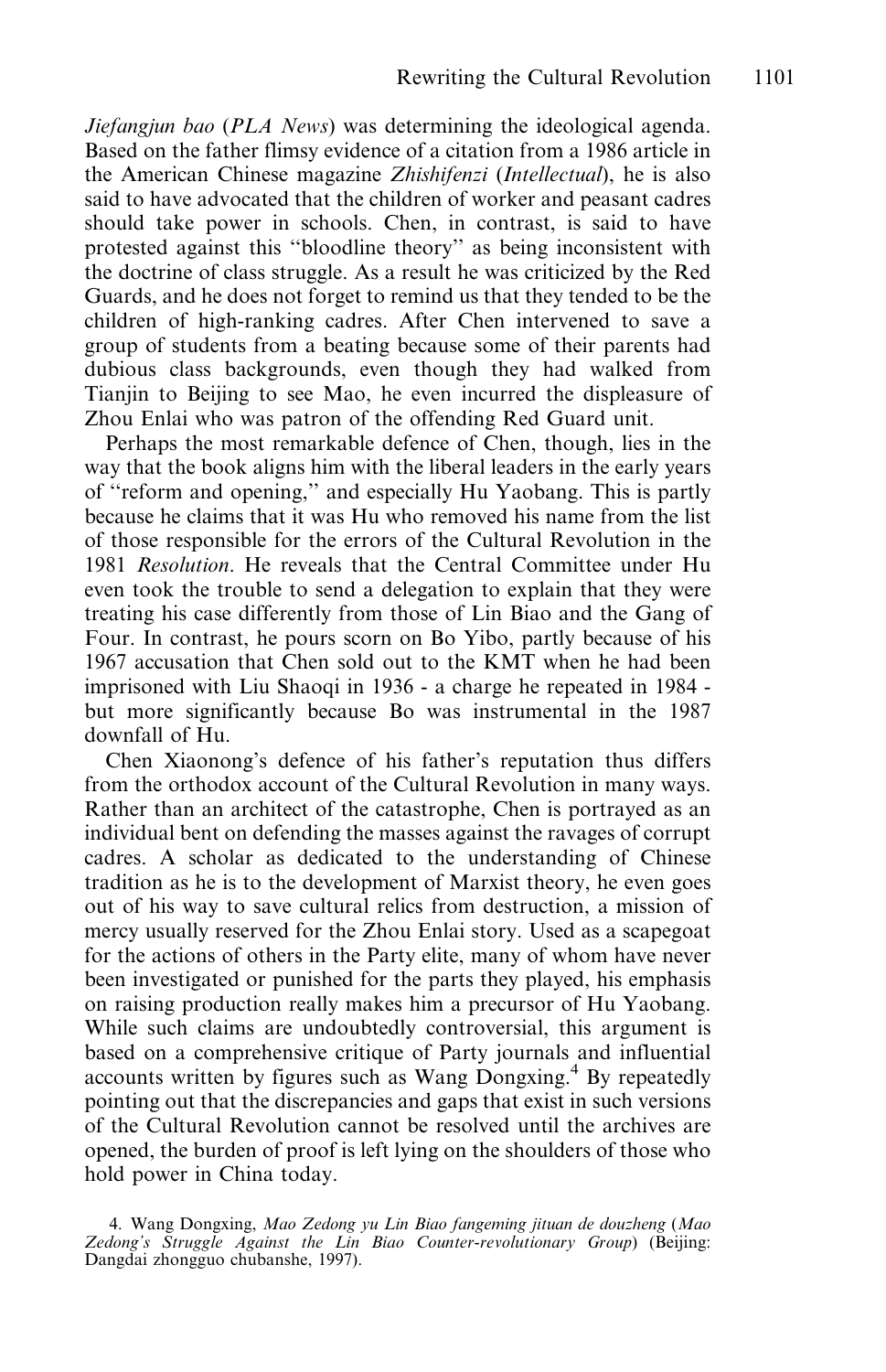### Responsibility at the Periphery

The tendency to blame the Cultural Revolution on a limited group of radicals is also called into question from the very different geographical and political perspective that is provided by the interviews in *Memories of Tibet*. Tao Changsong, a Han graduate of Huadong University who volunteered to go to Tibet in 1960 where he became a Red Guard Leader and deputy director of the Revolutionary Committee for the Tibet Autonomous Region (TAR) only to be purged after the Cultural Revolution, insists that the Red Guards in Tibet never acted on their own initiative and always followed orders from the Centre. Incidents like the suppression of the 1969 rebellion were definitely ordered by Beijing, he maintains, while attempts by the Tibetan Party to limit responsibility to the Gang of Four are riddled with inconsistency and overlook the fact that directives must have been approved by Mao and signed by Zhou Enlai. Blaming poor communications for what happened in Tibet is dismissed by  $\text{Jiuni}^5$  a government employee who worked for the military during the Cultural Revolution, who even claims that in some ways communicating the intentions of the centre was easier in the days before the Internet and mobile phones.

Blame is not only allocated to the Centre in Beijing, though. There is also some agreement among the interviewees that many of those who have held power in Tibet since the end of the Cultural Revolution have yet to be brought to account for their previous misdemeanour. While one interviewee describes the current situation as "those with power have no culture, those with culture have no power,"<sup>6</sup> another can even conclude that recent policies show that the "extreme left" has come back to power in the region.<sup>7</sup> Tao Changsong is particularly indignant that many of those who have climbed to high office have done so as a reward for making unfounded accusations against figures like himself. Tao specifically challenges Ren Rong<sup>8</sup> to defend a recent book in which he describes the killing of soldiers and cadres by "rebels" and "counter-revolutionaries" in the 1969 uprising, without giving any account of the repression that followed.

The central theme of this book, however, is the question of whether the Cultural Revolution in Tibet was imposed by Han outsiders or whether it had the active support of indigenous peoples. An historical and theoretical context for this argument is thus provided by the attachment as appendices of two articles that originally appeared in

7. Testimony of Pubu.

8. Ren served on the military commission of the Tibet Military Region in the 1960s and became First Secretary of the TAR CCP in 1971.

<sup>5.</sup> Weise has given names to many of the interviewees to protect their identity. She also transliterates Tibetan names into Chinese characters without giving the original. The Chinese versions that she gives for names will be used here.

<sup>6.</sup> Testimony of Laba, Tibetan graduate of Shanghai Drama Academy, member of radical faction during Cultural Revolution and presently working for a cultural organisation in the TAR, p. 207.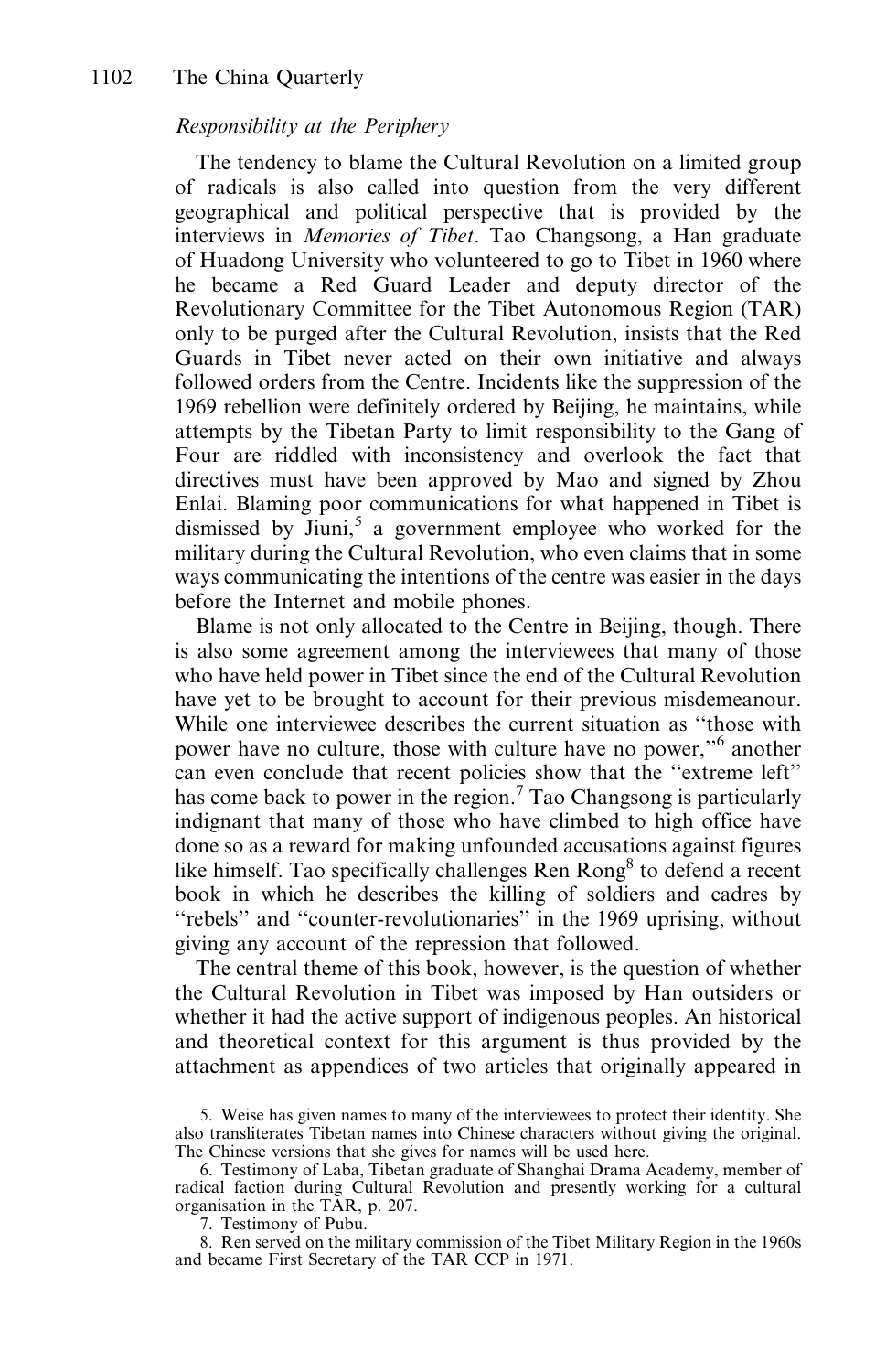the English journal, *New Left Review*. These are the thesis produced by Wang Lixiong, one of China's foremost experts on Tibet, that the movement had grass-roots support and the counter-argument by British-based historian Tsering Shakya.<sup>9</sup> At first glance, the way in which the Tibetan interviewees invariably agree that all ethnic groups were carried away by the factional struggles, took an active part in the activities of the Red Guards and the radical faction, and describe the unquestioned loyalty they felt to Mao Zedong at the time, tends to support Wang's thesis that most of the destruction was wrought by locals. The likening of this fanaticism to the mysticism of Tibetan religion by some of the interviewees also fits his view that Maoism became a kind of substitute religion for Lamaism at the time.

The degree of commitment of local people to the movement has to be called into question, however, by sparks of humanity that lend credence to Shakya's view that destructive actions were forced on unwilling Tibetans by a totalitarian Chinese system. One of those who was involved in the arrest of the Panchen Lama and his family by group of Tibetan teachers and students, for example, tells of how the captors tried to ease the pain of his sister-in-law by surreptitiously putting their feet under her knees to protect them from grinding against the wooden planks on the floor the truck which was taking her to stand trial. Stories are also told of how people used to come out in the evenings to give food to the lamas who had been struggled against during the day, how relics were scattered and hidden among various people so they could be retrieved later and how people eventually returned the materials they had looted from monasteries to build their homes.

Thankfully, Weise lets such interviews express for themselves the complex motives that moved Tibetans to get involved in the destruction, rather than trying to force them into one of the contending arguments presented in the appendices. Many of those interviewed are refreshingly frank about the need to explain their personal involvement, which involves a mixture of idealism, selfpreservation and sheer incomprehension that was exacerbated by the language barrier. While those with a dubious class background felt . special need to prove their political credentials by getting involved, all faced the mundane reality that withdrawal from the movement meant loss of *hukou* and food rations. Several are bold enough to admit that the period was "fun" (hao wan), because they were able to travel freely with friends all over China without paying for food, transport or lodging, or due to the sheer drama of the times. Then there were the criminals and petty crooks from the bottom rungs of society who rose to positions of power. One such case is the secretary of the neighbourhood committee who spent his days drinking and playing

<sup>9.</sup> Wang Lixiong, "Reflections on Tibet," *New Left Review*, No. 14, March–April 2002, pp. 79–111; Tsering Shakya, "Blood in the Snows: Reply to Wang Lixiong," New Left Review, No. 15, May-June 2002, pp. 39-60.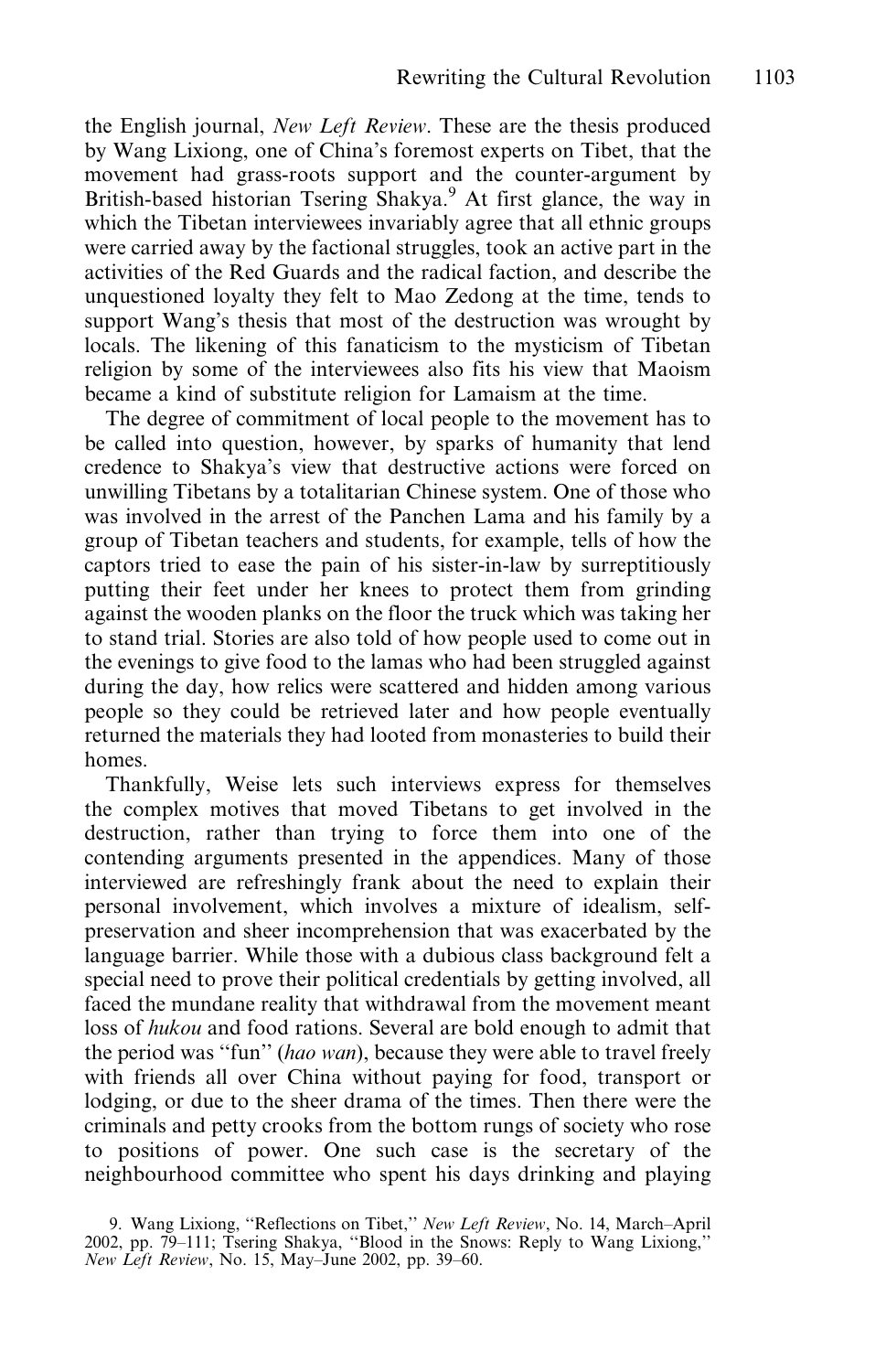mah-jong and defied the government by driving expensive cars with flashing police lights through Lhasa. His daughter now owns a restaurant near the Potala Palace.

Finally there were those who remained nonplussed by the whole affair, as illustrated by the story told by the Buddhist monk turned Red Guard which describes how people thought that Mao's bed had been invaded by some kind of a horned-demon when they heard that there was a "Khrushchev sleeping by his side." The author's own mother, a cadre in the Tibet Cadre School at the time, recalls embarrassing situations that arose when people had difficulty remembering and responding to their new names of "Mao" and "Lin," adopted when Tibetan names were dismissed as belonging to the "Four Olds."

The mixture of pragmatism and idealism is sometimes encapsulated in the narrative of a single individual, as when Jiuni claims that the destruction of religious objects was a matter of political survival but can still accept that the majority were in fact driven by a kind of communist idealism when she is pressed on the matter. She accepts that her opinions could be influenced by the way in which she was brought up in a military environment, where Tibetans were treated strictly on a par with the Han. Maybe this can explain how she can enthusiastically approve of the mass trial and execution of the middleaged nun who led the Nyemo Incident, an uprising in which a PLA unit was massacred and mutilated. She expresses no qualms in describing how she joined the crowds in spitting on the woman as she was dragged from the sports stadium to the execution ground with a placard round her neck and even now is unable to hold back her tears as she recalls the way in which the sleeping soldiers were taken by surprise.

It is perhaps less surprising that some of the Han interviewees should reject the view that ethnic tensions were central to the violence in Tibet. Tao Changsong sees such an argument as a mere diversion from the fact that extreme leftism was at the root of the problems, a situation that he claims still exists. He thus rejects the proposition that the 1969 revolt was the work of the Dalai Lama and an attempt by the Tibetans to expel the "Red Han," describing how he forged friendships with Tibetan prisoners when he himself was incarcerated under charges of having been a leader of the 1969 rebellion. He describes how many Han cadres and county officials tried to warn the Tibetans not to run from the military or they would be treated as "rebels." Yet it is a mixture of condescending disdain and pity that comes over when he describes how the "naïve" (lao shi) Tibetans even said "thank you" when they were later granted meagre sums of money as compensation for their massacred relatives. Shakya's portrayal of the colonial attitude of Han intellectuals is brought to mind.

Admissions of the brutal reprisals inflicted on the local population by the PLA also reinforce Shakya's argument that the Cultural Revolution in Tibet involved a form of colonialism that made it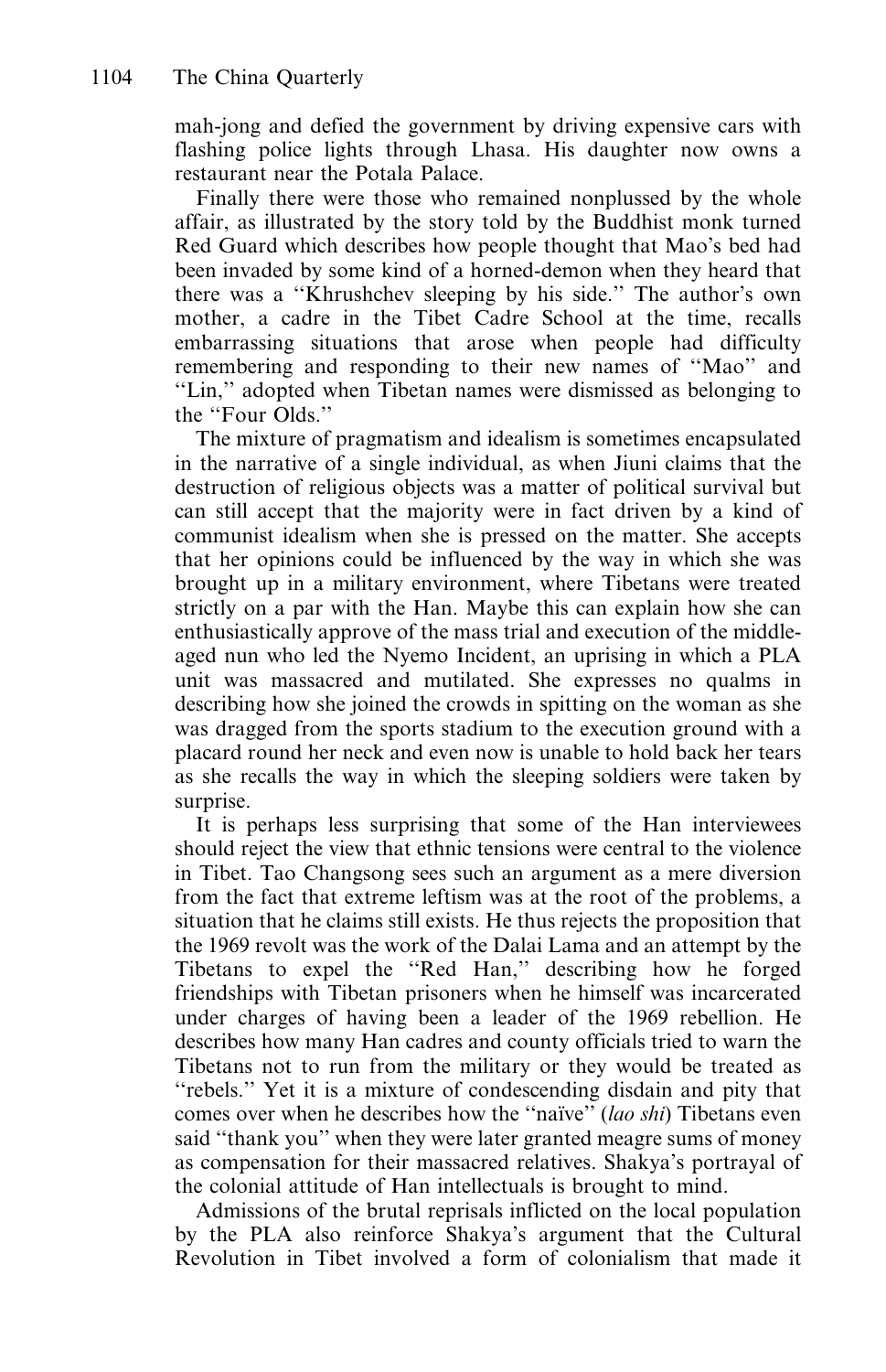different from the rest of China. The view that ethnic conflict did not play a part in the Cultural Revolution in Tibet wears particularly thin in accounts of what occurred in rural areas. Jiuni herself describes how those who took part in the Nyemo Incident were motivated by calls for secession, claims that the Dalai Lama was returning and a perception of the PLA as the "Red Han." The account of the 1969 uprising given by the Tibetan Pubu, who was a member of the unit sent to investigate a particularly nasty incident that took place in Chamdo prefecture, makes it clear that the call went out for "eaters of tsampa (barley flour) to unite and defeat the eaters of rice." These culinary preferences became crucial in deciding the fate of individual cadres, as were tests of their ability to read out loud from scripture in order to prove their religious conviction. One ill-fated secretary was able to save himself from punishment by reading out an inscription carved on a mountainside, only to be sentenced to several years in prison later as a "rebel" for having done so. One particularly atrocious scene occurred after some village women killed a number of soldiers billeted nearby with a rudimentary bomb. Two women took in a survivor and fed him, only to strangle him as he washed his feet. When the PLA took its revenge, one woman was spared because she was pregnant but the other was mutilated and shot, a fate shared by some 30 others at the time. But Pubu also claims that most of the killing that took place as the PLA put down the "rebellion" was carried out by civilians who saw all Tibetans as "rebels."

That the disturbance at Nyemo was related to the independence movement is a view shared by the high-ranking Tibetan military cadre Bashang. Yet he also draws attention to the complex mixture of politics and religion when he describes how the leader of the rebellion was not only a nun but also a member of the radical faction and her chief aides were not former participants in the resistance to the 1959 invasion but emancipated serfs. This mixture of religion and politics again lends some support to Wang Lixiong's view that Maoism was a substitute for the Lamaism of which a highly spiritual people had been deprived in the years prior to the Cultural Revolution In the same vein, a number of the interviewees describe how the most radical activists of the time have tended to revert to devout Buddhism, hoping to escape the fruits of their bad actions as death approaches and expectations of riches and positions of officialdom have failed to materialize. Unfortunately for those who would like to don the saffron robe again, their way is barred after having taken part in activities such as campaigns to kill flies and dogs and the destruction of stupas and holy books.

Shakya provides something of an explanation for these conflicting narratives when he points out that the political struggle between the "two lines" that occurred all over China was confined to the towns in Tibet, while the countryside was subjected to a broader attack on Tibetan culture demanded by the Central Committee. Concerning the complex motives of those who carried out the violence, perhaps the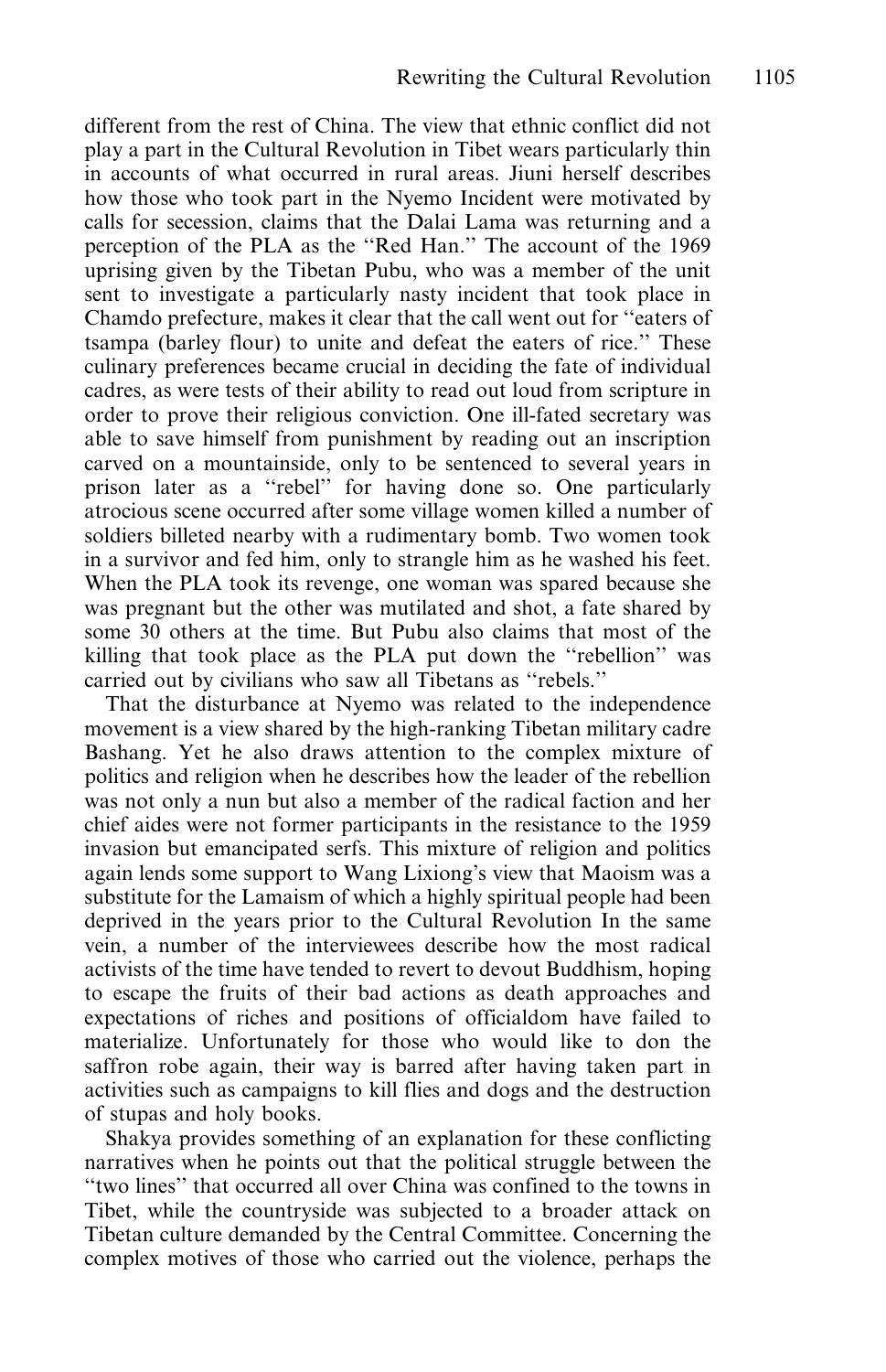only explanation that can be derived from a project of this kind is summed up by Dawaciren, a Tibetan graduate of Tsinghua University who later became a curator at the Potala Palace Museum and a professor of Tibetan literature at Tibet University, who asserts that all were participants in the Cultural Revolution, and all were also victims and that people are just very complicated creatures driven by fear, self-preservation and feelings of inevitability.

#### Rewriting the Cultural Revolution for Today

Both Memories of Tibet and The Last Recollections of Chen Boda are certainly interesting for the historian. Yet they are also important as threads of the broader debate on the past that is taking place in the Chinese-language press outside China and increasingly in Chinese cyberspace.<sup>10</sup> Connections between the Cultural Revolution and the under-currents of social discontent that have grown under "reform and opening" can certainly be seen when Chen Boda describes how his support for Mao's call to struggle against capitalist roaders in the Party arose after he became aware of incidents such as the requisitioning of property by cadres to establish exclusive clubs, like the one in Beijing developed by Yang Shangkun equipped with swimming pool and mah-jong tables. When Dawaciren accepts that much of the destruction in Tibet was due to local people, he takes the opportunity to add that the cultural heritage in the most advanced areas of China has since been sacrificed on the altar of economic development, despite Jiang Zemin's claim that the CCP is an organization that represents advanced culture. The same interviewee even expresses his concern that the suppression of the Falun Gong indicates that the time is ripe for something like the Cultural Revolution to occur again. That Dawaciren passed away in 2002 may have emboldened Weise to allow this taboo subject to be broached.

Such pessimism about the possibility of a recurrence is not universal, however. A figure like the Muslim Yan Zhenzhong struggles to describe how the blind loyalty he felt for Mao and the

<sup>10.</sup> Some retrospection on the 40th anniversary of the Cultural Revolution can be seen on PRC-based websites, such as the Qiangguo luntan run by People's Daily. That there remain limits on such discussion is shown by the fact that Weise's own interesting blog on Tibetan culture was blocked by the PRC authorities on 28 July 2006 on the orders of the CCP United Front Department. Weise puts this down to her discussion of a variety of Tibetan issues, including a forum on the Cultural Revolution, the impact of the new Tibetan railroad on local culture and health, but above all because she posted a birthday greeting to the Dalai Lama on the website.. See interview with Voice of America (Chinese) at http://www.voanews.com/chinese/2006-07-30-voa37. cfm (cached version available via Google). Chinese newspapers and magazines outside the PRC did provide a space for the 40th anniversary to be discussed by those inside the PRC as well as those who were involved in Hong Kong. See in particular Ming Bao yuekan, No. 5 (2006), pp. 22-36; Kaifang, No. 232 (March 2006), pp 18-28 (special section discussing *Memories of Tibet*); and the series of retrospective articles published in May 2006 by the China Times (Taiwan).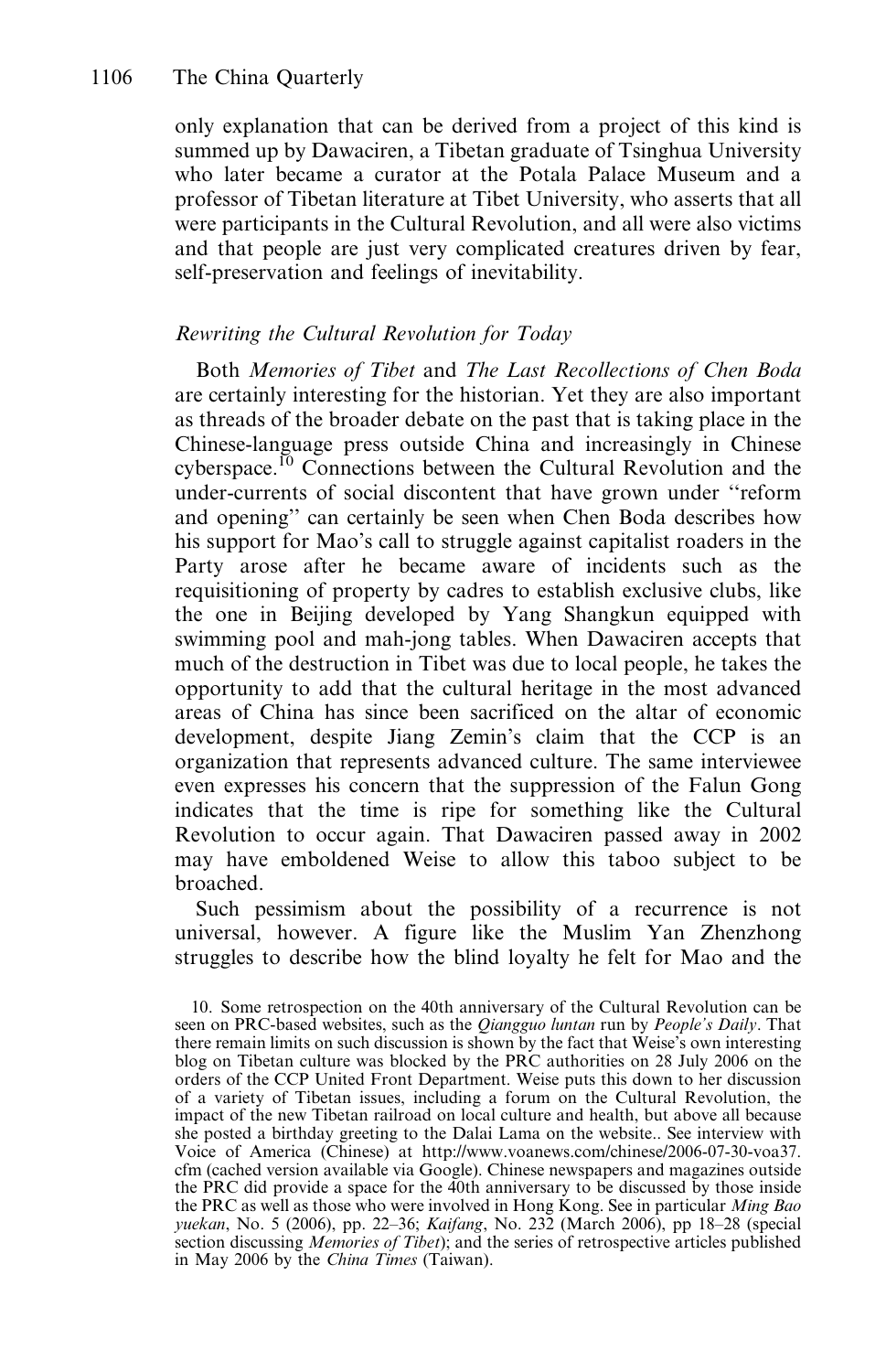Party drove him to engage in violence at the time, but maintains that the circumstances are entirely different now. Yet the fact that both Chen Boda and Memories of Tibet frequently stress the positive aspects of the Cultural Revolution is symptomatic of a growing tendency to revise the history of the period from the perspective of growing inequality in today's China. Mao's defence of the common people is not only lauded by Chen Boda. A figure like the monkturned-Red Guard, Oiangbarenging dreads the possibility of being reincarnated as a Han Chinese, but he still remembers how he once woke up in hospital after an operation and called out "Long live Chairman Mao" as he saw the lights illuminating the ward. He blames the destruction of the monasteries on the Gang of Four and insists that Mao believed in religious freedom. Oiangbarenging's reverence for Mao is partly because he once saw an old photograph of him flanked by the Dalai Lama and the Panchen Lama, but it is also because he believes that Mao took the side of the masses.

Aside from Mao, the Cultural Revolution is seen by both Chen Boda and many of the Tibetans interviewed by Weise as having had a number of positive aspects. For Chen it should be praised for alleviating blind respect for authority and giving the Chinese people their first experience of direct participation in national politics and the capacity for independent thinking that took wings in later years. He is particularly proud of the way in which the "16 Articles" he drafted established important and valid principles, such as the need for universal elections and scrutiny of the leadership by the masses, the protection of the rights of free speech for the minority, the rights of the masses to educated and liberate themselves, and the use of argument instead of force.

For Qiangbarenqing, the Cultural Revolution was a form of liberation because it re-educated Buddhists and taught them about concepts such as Darwinian evolution. The fact that women did not suffer nightmares after they entered temple from which they had been forbidden and the absence of any mystical signs after the destruction of Buddhist effigies led to an erosion of religious faith and a new kind of daring attitude. Even the son of a "living Buddha'<sup>11</sup> whose family suffered terribly during the Cultural Revolution can still claim that it liberated Tibetans from the oppression of the old order and that most people still support the CCP and have a positive view of Mao as a result. Dawaciren argues that the view he was given during his undergraduate studies that Tibetan culture and religion are responsible for holding Tibet back is widely held today, and that Tibetans need to consider whether there may be some truth in the view that religion in general is a force that prevents liberation.

Obviously the oral recollections of one of the chief architects of the Cultural Revolution and some of its most active grass roots participants in Tibet can be expected to result in a sympathetic

<sup>11.</sup> Demu Wangjiuduoji.